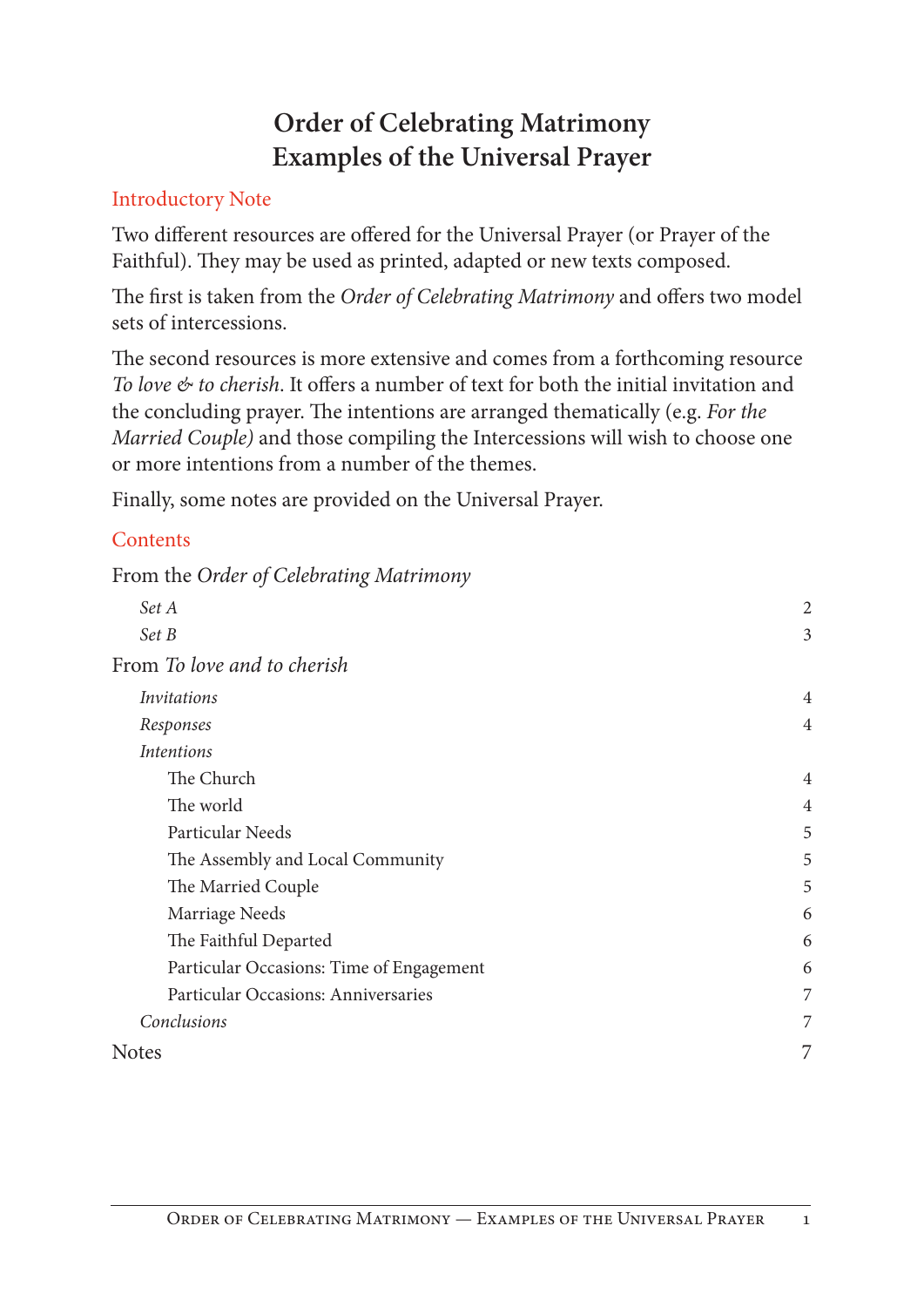# Examples from the *Order of Celebrating Matrimony*

251. Priest

Dear brothers and sisters, as we call to mind the special gift of grace and charity by which God has been pleased to crown and consecrate the love of our sister N. and our brother N., let us commend them to the Lord.

# Deacon or minister:

That these faithful Christians, N. and N., newly joined in Holy Matrimony, may always enjoy health and well-being, let us pray to the Lord.

 $\mathbb{R}$  Lord, we ask you, hear our prayer. Or another appropriate response of the people.

That he will bless their covenant as he chose to sanctify marriage at Cana in Galilee, let us pray to the Lord.  $\mathbb{R}^2$ .

That they be granted perfect and fruitful love, peace and strength, and that they bear faithful witness to the name of Christian, let us pray to the Lord.  $\mathbb{R}^n$ .

That the Christian people may grow in virtue day by day and that all who are burdened by any need may receive the help of grace from above, let us pray to the Lord.  $\mathbb{R}^n$ .

That the grace of the Sacrament will be renewed by the Holy Spirit in all married persons here present, let us pray to the Lord.  $\mathbb{R}^n$ .

# Priest:

Graciously pour out upon this husband and wife, O Lord, the Spirit of your love,

to make them one heart and one soul,

so that nothing whatever may divide those you have joined and no harm come to those you have filled with your blessing. Through Christ our Lord.

 $\mathbb{R}^n$  Amen.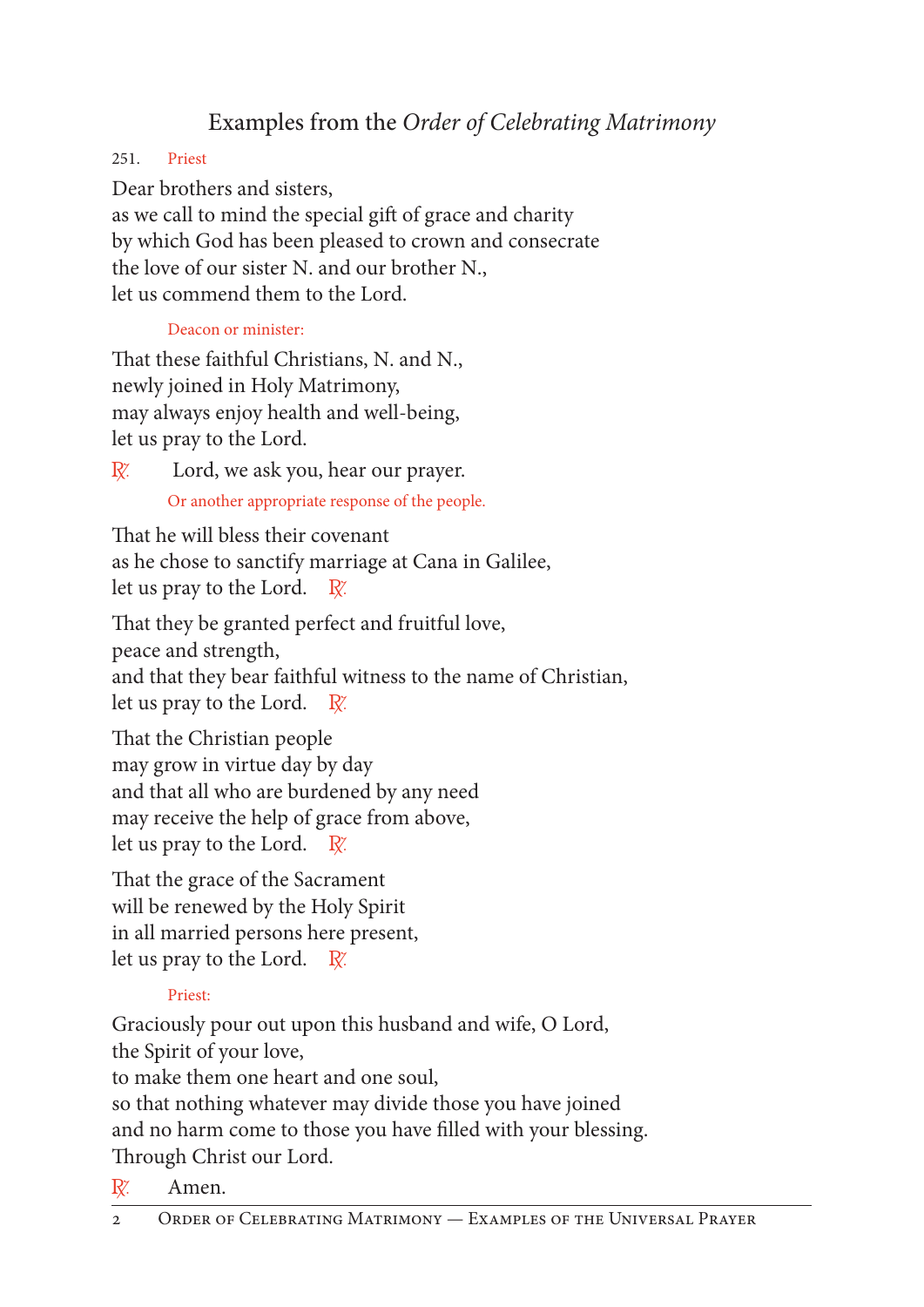#### 252. Priest

Dear brothers and sisters, let us accompany this new family with our prayers, that the mutual love of this couple may grow daily and that God in his kindness will sustain all families throughout the world.

#### Deacon or minister:

For this bride and groom, and for their well-being as a family, let us pray to the Lord.

 $\mathbb{R}$ . Lord, we ask you, hear our prayer. Or another appropriate response of the people.

For their relatives and friends, and for all who have assisted this couple, let us pray to the Lord.  $\mathbb{R}^{\prime}$ .

For young people preparing to enter Marriage, and for all whom the Lord is calling to another state in life, let us pray to the Lord.  $\mathbb{R}^n$ .

For all families throughout the world and for lasting peace among all people, let us pray to the Lord.  $\mathbb{R}^n$ .

For all members of our families who have passed from this world, and for all the departed, let us pray to the Lord.  $\mathbb{R}^n$ .

For the Church, the holy People of God, and for unity among all Christians, let us pray to the Lord.  $\mathbb{R}^n$ .

#### Priest:

Lord Jesus, who are present in our midst, as N. and N. seal their union accept our prayer and fill us with your Spirit. Who live and reign for ever and ever.

 $\mathbb{R}^{\mathbb{Z}}$  Amen.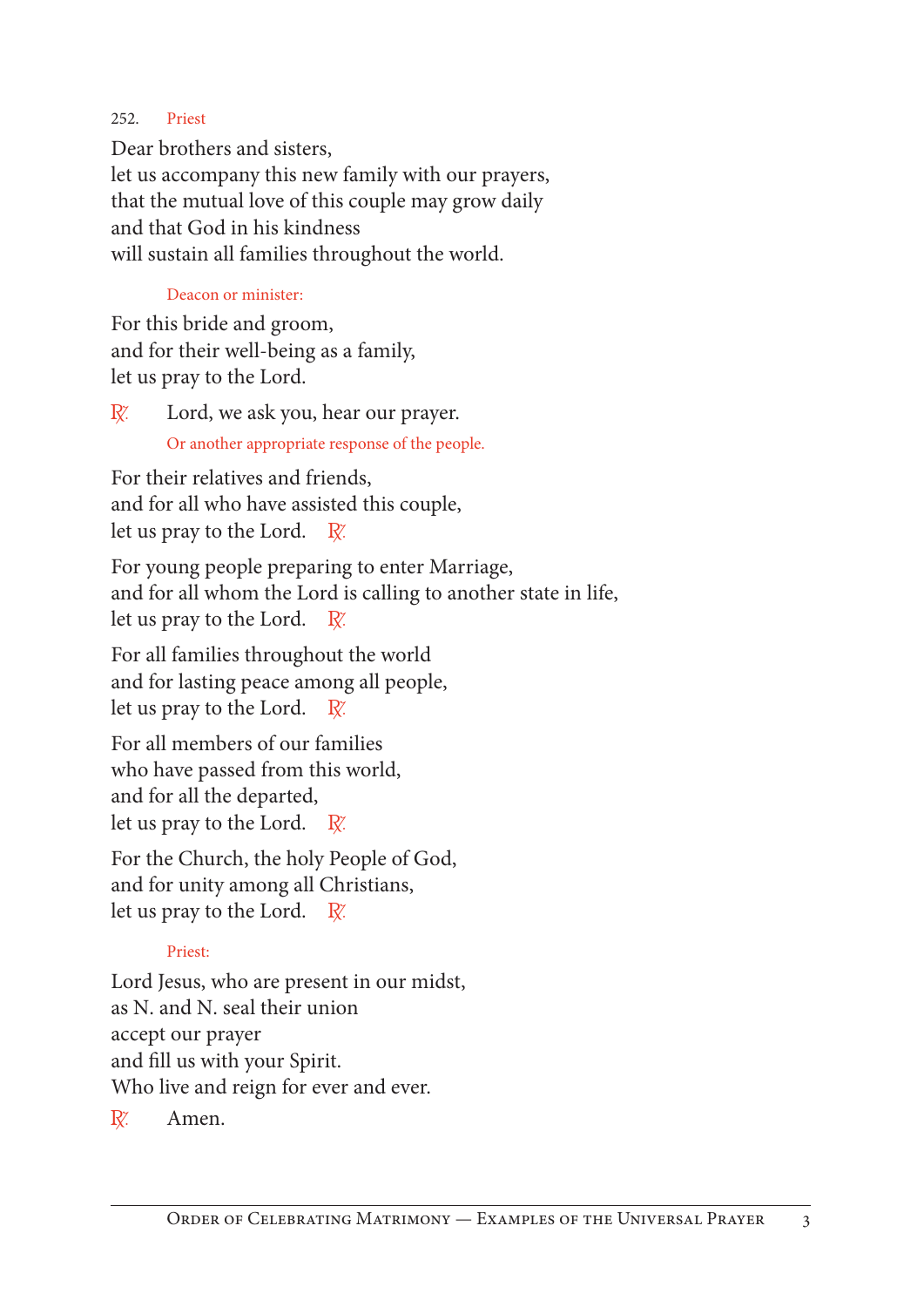# Examples from *To love &to cherish*

In compiling intercessions, an intention may be chosen from any of the following sections, as appropriate. Others in similar form may be composed.

#### **INVITATIONS**

- A Heartened by the love of God that we see reflected in the love of N. and N., let us approach the Father in renewed confidence.
- B Having listened to the riches of God's word, let us speak to him with confidence of our hopes and needs.
- C With faith and trust, let us place our hopes and prayers before our God.
- D Knowing that our all-loving Father desires only good for his children, let us pray to him with confidence.

# Responses

One of the following is include after each intention. Other responses may be used.

Let us pray to the Lord.

R. Lord, we ask you hear our prayer.

#### or:

Lord, in your mercy.

 $\mathbb{R}^n$  Hear our prayer.

## **INTENTIONS**

#### **The Church**

- A That all who bear the name of Christian may be faithful to the new and everlasting covenant.
- B That we may nurture and support all Christian couples in their family life.
- C (For the people of God,) that we may journey together in generosity of heart.
- D That whatever our calling, we may be seen as Christ's love, alive and active in the world.

#### **The World**

- A For governments and leaders of nations; that they may work more closely together to foster freedom, justice, and peace.
- B For our government and society; that the laws and policies of this country may uphold marriage and the family.
- C For the world; that the peace of Christ will touch all nations and lead them to understanding, harmony and compassion.

#### D For the world; that in its hunger for love it may turn to Christ and acknowledge him as Lord.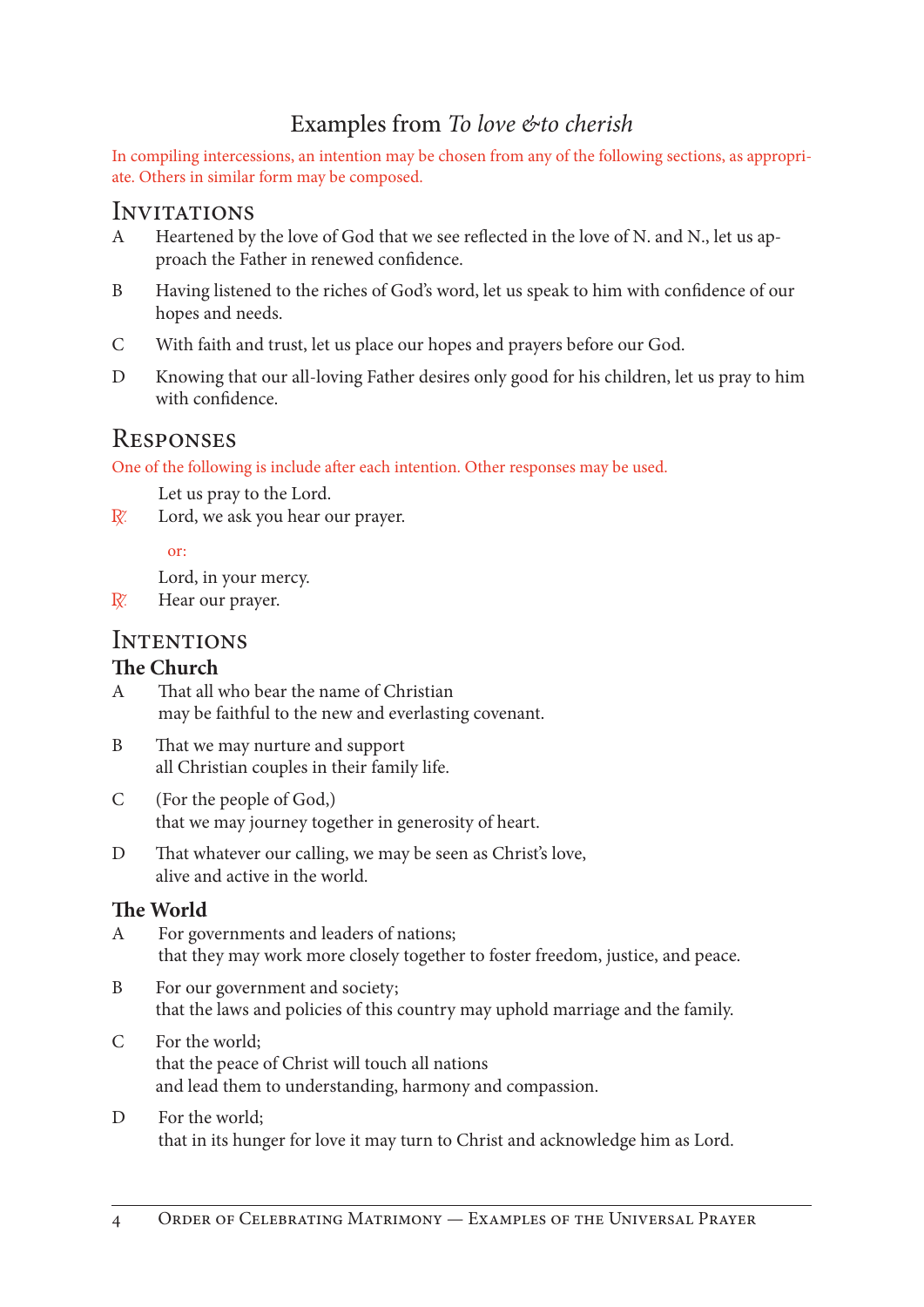# **Particular Needs**

- A For all in any kind of need, especially for those experiencing difficulty in their marriage and family; that they will know the gentle presence of the Lord.
- B For people whose lives lack hope and meaning, that today's celebration of new life in marriage will help us all to radiate God's love to the world.
- C For those who are homeless and without work; that Christian love may respect and support them in their need.
- D For those who have plenty; that Christian faith may find expression in true generosity of heart.
- E For all troubled in mind and body; that they may find comfort and help in their time of affliction.
- F For those who are suffering or anxious and those who care for them; for those who have died and those who mourn, that they find strength and hope in the life of Christ.

# **The Assembly and Local Community**

- A That we who share in today's wedding celebrations might be refreshed in our commitment to selfless love.
- B For our local community; that our homes may be filled with love and that we may serve each other with kindness and understanding.
- C For all of us gathered here; that we may rightly use the good things that God provides in this life, and keep our hearts set on the life to come.

# **The Married Couple**

- A For all married couples, and especially for N. and N.; that they may grow together in holiness.
- B For N. and N., now united in marriage, and for their salvation.
- C For N. and N., that they may faithfully live out the vows they have made today in our presence.
- D For N. and N.; that their life together may be a witness to God's love in this troubled world.

# **All Married Couples**

- A For the families of N. and N.; that true friendship will deepen the bonds brought about by this marriage.
- B For all married people; that they may become more aware of God's love for them in times of trouble and in happiness.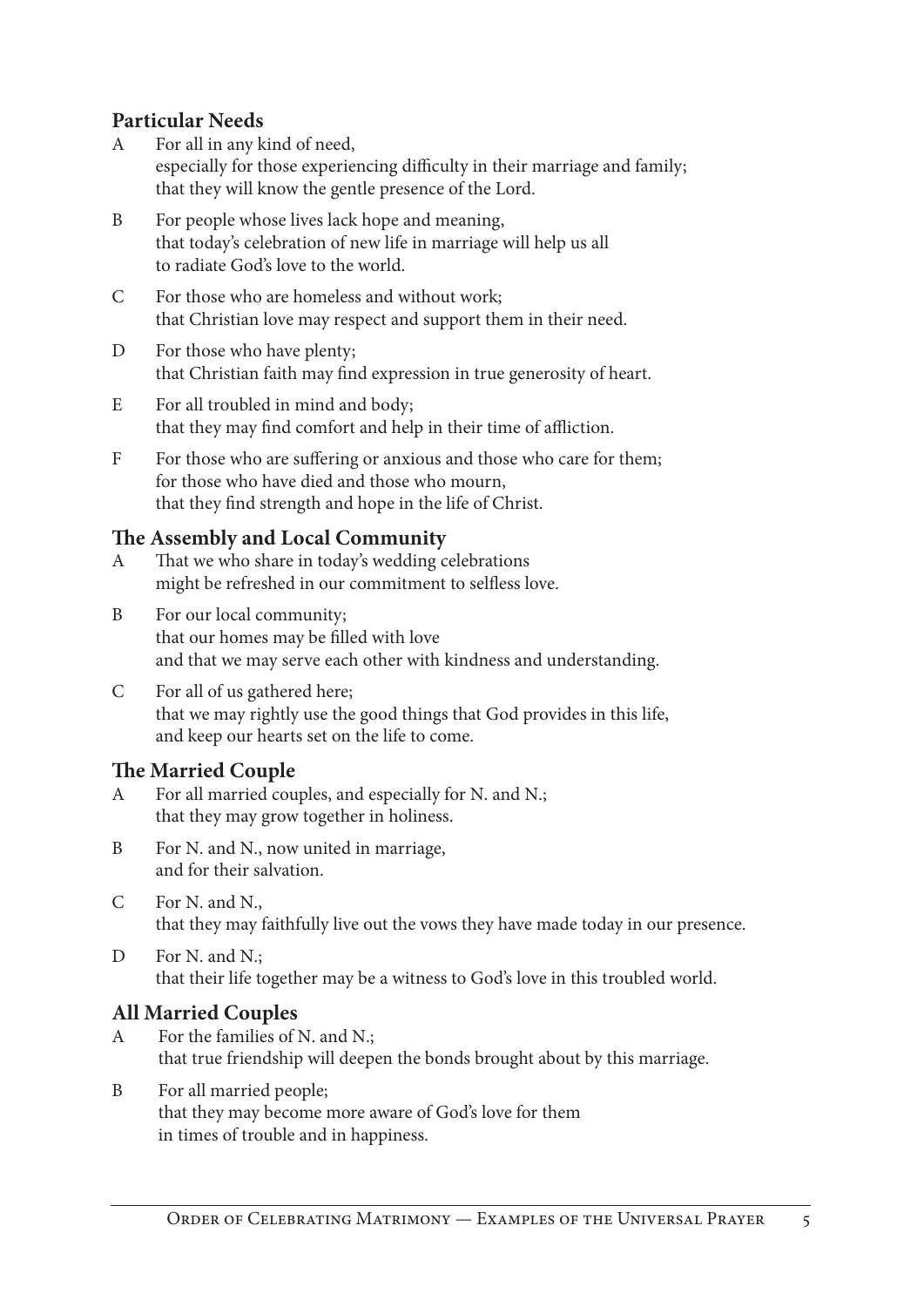- C For all married people, those newly married, and those celebrating anniversaries; that, living in faith, they may be a constant source of light and happiness to all.
- D For all married couples present here; that they may renew their commitment to love and to share with the world the mystery of God's friendship.
- E For all who are married in the Lord; that God will help them grow in love and sustain them in their efforts to give of themselves to others.

### **Marriage Needs**

- A For those suffering a breakdown in family life; that the Lord will bring them healing.
- B That we all may support and encourage those who find difficulty in living out their marriage commitment.
- C For married people who now live in separation; that they may be strengthened in the challenge and difficulty of life without their partner.
- D For widows and widowers: that the love they have known in marriage may continue to sustain and inspire.
- E For those whose family life is broken; that pain will yield to new life, and forgiveness banish all bitterness.
- F For those who have lost their partners, either in death, separation, or divorce; that they find comfort and consolation in the love of Christ.

# **The Faithful Departed**

- A For the deceased parents (grandparents) of N. and N.; that they may find eternal rest; that the blessings they gave in life may be treasured by their family.
- B For our deceased family and friends (especially N.); that they may see God face to face.

# **Particular Occasions: Time of Engagement**

- A For N. and N.; that in the time ahead as they prepare for marriage, they may come to know the richness of God's love which they share.
- B For N. and N., that they be assured of our love and prayers in their final weeks of preparation for marriage.
- C For N. and N., and for all who wish to marry; that the Lord will grant them maturity and discernment.
- D For N. and N., and all those helping them prepare for marriage.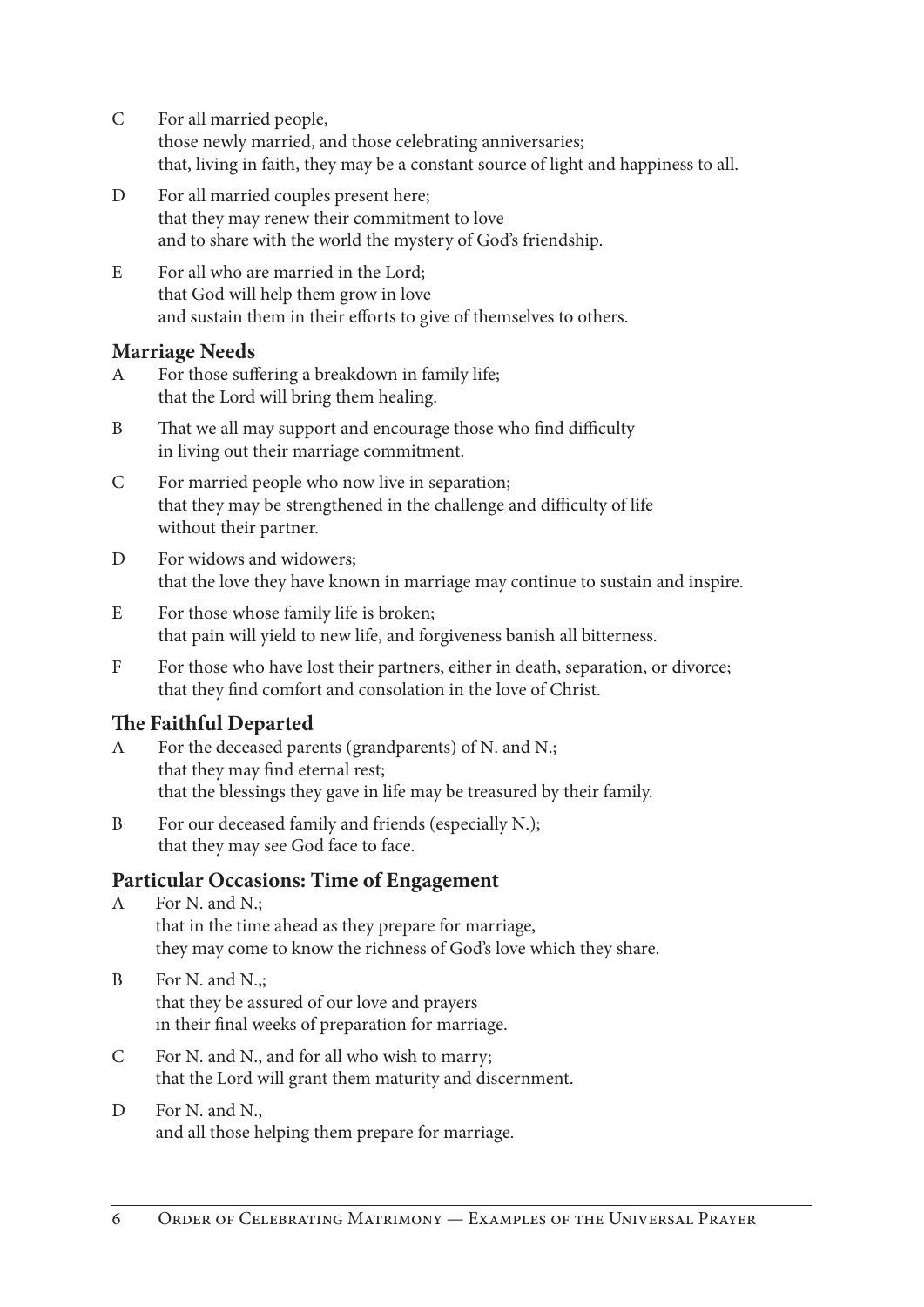#### **Particular Occasions: Anniversaries**

- A For N. and N. as they give thanks for their life together; that in the years ahead they may continue to grow in love, strengthened in the knowledge of God's abundant love for them.
- B For N. and N.; that the love they have known for many (n) years may grow ever stronger in Christ.
- C For N. and N.; that they be assured of our love and prayers at this time of celebration.
- D For N. and N.; that as they have known God's blessing for many (n) years, they may continue to love and grow in God's blessing.

# CONCLUSIONS<br>A Almighty God.

- Almighty God,
	- source of life and love, may your answer to our prayers your kingdom grow among us through Christ our Lord.
- $\mathbb{R}^n$  Amen.
- B Loving God,

hear our prayers as we celebrate this joyful occasion. Bless our desire to live in true communion with you and with one another. We ask this through your Son, Jesus Christ, our Lord.

- R. Amen.
- C Listen, Lord, to the prayers of your people. Hear us where faith is strong and strengthen us where faith is weak. We ask this through Christ our Lord.
- R. Amen.
- D Loving Father, hear our prayers on this day so blessed with your love. Heal our world with love so that all peoples may come to know you. We make our prayer through Christ our Lord.
- $\mathbb{R}$ <sup>'</sup> Amen.

# **Notes**

The following notes are taken from *Celebrating the Mass,* though intended for the celebration of (Sunday) Mass much of the guidance will apply to celebrations of Marriage.

#### The Prayer of the Faithful

171. Enlightened and moved by God's word, the assembly exercises its priestly function by interceding for all humanity. Because 'the joy and hope, the struggle and anguish of the people